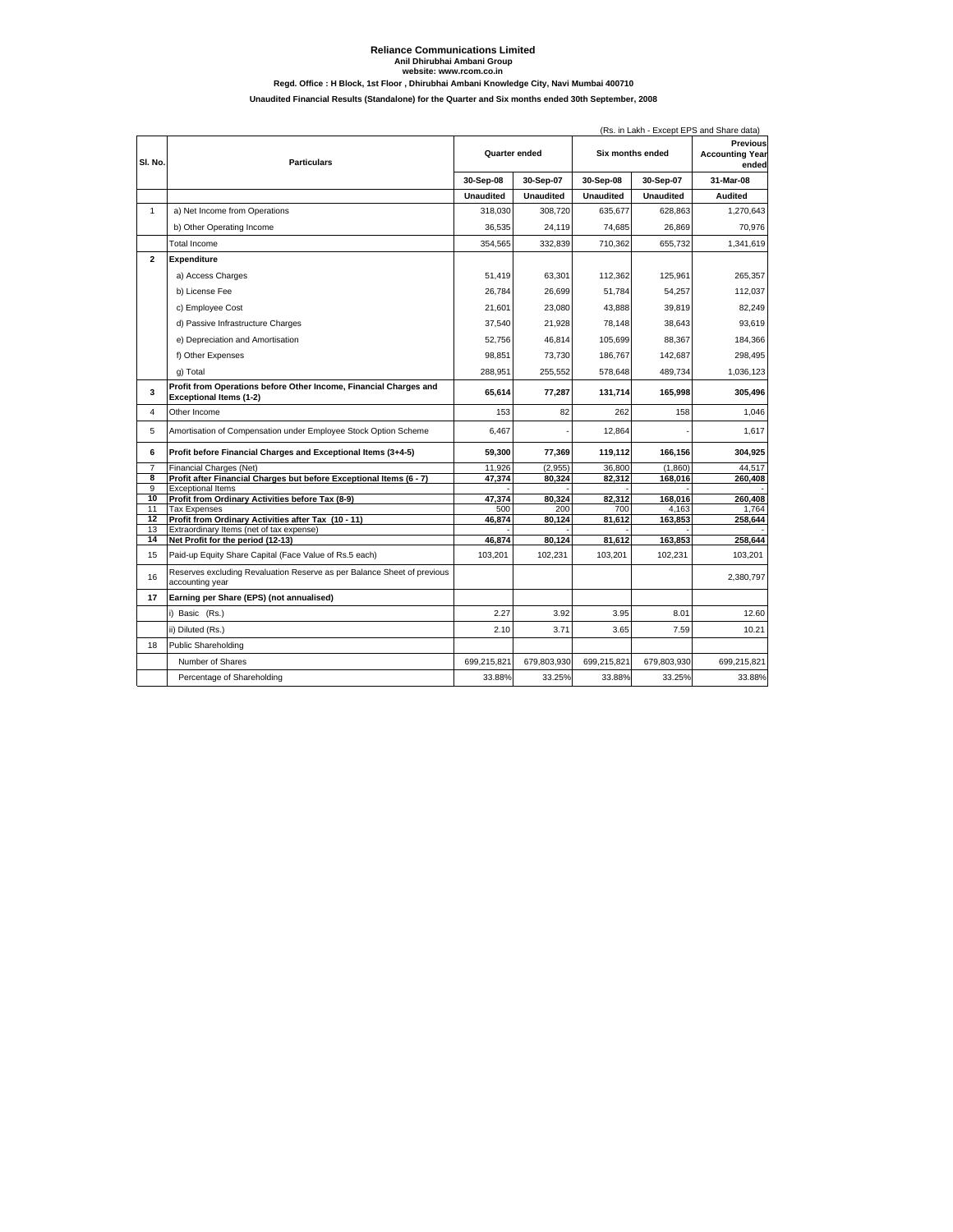|         | Segment wise Revenue, Results and Capital Employed                       |                  |                  |                  |                  | (Rs. in Lakh - Except EPS and Share data)   |
|---------|--------------------------------------------------------------------------|------------------|------------------|------------------|------------------|---------------------------------------------|
| SI. No. | <b>Particulars</b>                                                       | Quarter ended    |                  | Six months ended |                  | Previous<br><b>Accounting Year</b><br>ended |
|         |                                                                          | 30-Sep-08        | 30-Sep-07        | 30-Sep-08        | 30-Sep-07        | 31-Mar-08                                   |
|         |                                                                          | <b>Unaudited</b> | <b>Unaudited</b> | <b>Unaudited</b> | <b>Unaudited</b> | <b>Audited</b>                              |
| 19      | <b>Segment Revenue</b>                                                   |                  |                  |                  |                  |                                             |
|         | a) Wireless                                                              | 272,077          | 268,014          | 553,731          | 529,478          | 1,085,553                                   |
|         | b) Global                                                                | 108,688          | 99,132           | 205,042          | 198,017          | 391,770                                     |
|         | c) Broadband                                                             | 42,223           | 29,336           | 81,333           | 54,488           | 116,522                                     |
|         | d) Others / Unallocated                                                  | 153              | 83               | 262              | 158              | 1,047                                       |
|         | Total                                                                    | 423,141          | 396,565          | 840,368          | 782,141          | 1,594,892                                   |
|         | Less: Inter segment revenue                                              | (68, 423)        | (63, 644)        | (129, 744)       | (126, 251)       | (252, 227)                                  |
|         | <b>Net Income from Operations</b>                                        | 354,718          | 332,921          | 710,624          | 655,890          | 1,342,665                                   |
| 20      | <b>Segment Results</b>                                                   |                  |                  |                  |                  |                                             |
|         | Profit / (Loss) before Tax and Financial Charges from each segment       |                  |                  |                  |                  |                                             |
|         | a) Wireless                                                              | 36,527           | 47,650           | 64,879           | 111,837          | 195,932                                     |
|         | b) Global                                                                | 24,245           | 21,792           | 45,488           | 45,544           | 91.598                                      |
|         | c) Broadband                                                             | 12,585           | 8,124            | 25,348           | 11,345           | 18,156                                      |
|         | d) Others / Unallocated                                                  | (7,590)          | (197)            | (3,739)          | (2,570)          | 856                                         |
|         | Total                                                                    | 65,767           | 77,369           | 131,976          | 166,156          | 306,542                                     |
|         | Less: Amortisation of Compensation under Employee Stock Option<br>Scheme | 6,467            |                  | 12,864           |                  | 1,617                                       |
|         | Less : Financial Charges (Net)                                           | 11,926           | (2,955)          | 36,800           | (1,860)          | 44,517                                      |
|         | <b>Total Profit before Tax</b>                                           | 47,374           | 80,324           | 82,312           | 168,016          | 260,408                                     |
| 21      | <b>Capital Employed</b>                                                  |                  |                  |                  |                  |                                             |
|         | (Segment assets - Segment liabilities)                                   |                  |                  |                  |                  |                                             |
|         | a) Wireless                                                              | 1,807,584        | 1,112,645        | 1,807,584        | 1,112,645        | 1,456,822                                   |
|         | b) Global                                                                | 265,647          | 255,804          | 265,647          | 255,804          | 264,822                                     |
|         | c) Broadband                                                             | 317,196          | 205,193          | 317,196          | 205,193          | 278,912                                     |
|         | d) Others / Unallocated                                                  | 2,348,738        | 2,217,645        | 2,348,738        | 2,217,645        | 2,512,086                                   |
|         | Total                                                                    | 4,739,165        | 3,791,287        | 4,739,165        | 3,791,287        | 4,512,642                                   |